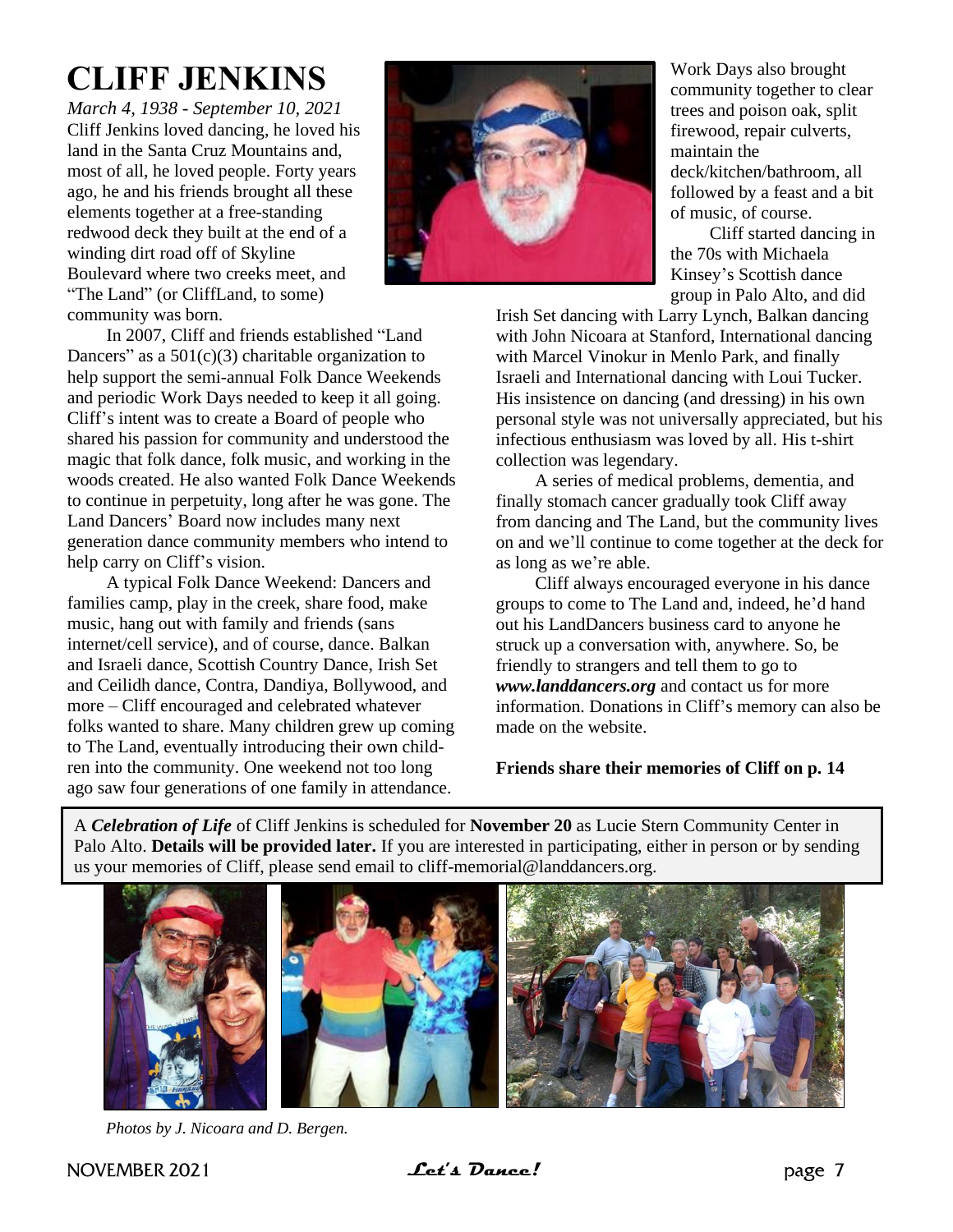# **REMEMBERING CLIFF JENKINS**

Cliff Jenkins, as well as Arden Pierce, encouraged the dance community to gather in nature to share food, friendship, and music, as well as dance. Marcel Vinokur did the same thing with his camping/dance weekends in Yosemite. Cliff established The Land in the Santa Cruz mountains. Arden and her late-husband Hiram invited people to their property, also in the Santa Cruz mountains, that they called Planina (mountain). While Marcel's weekends and the weekends at Planina are in the past, The Land will continue to host weekend celebrations of music, dance, and community under the direction of The Land Board. Below some of the dancers who spent many hours with Cliff at The Land share their memories.

#### *Carol Friedman remembers:*

The first time I went to The Land, I knew just two people there. By the time my first Folk Dance Weekend was over, I was one of Cliff's best friends. Cliff had this unique gift for embracing everyone. We danced together, sang together, told raunchy jokes

together. I drank my first Rusty Nail with Cliff. I will cherish the memory of Cliff and Betsy singing "In Spite of Ourselves" at the campfire. His unique spirit will always be with me, every Memorial Day and Labor Day Weekend. May his memory be a blessing.

## *Sue Lindner remembers:*

I met Cliff at Marcel Vinokur's folk dance class, in the early 90s. It quickly became apparent that I needed to get to know this guy, with his big laugh, great t-shirts, irreverent antics, and serious love of dancing. I was soon laughing at

jokes over beer and peanuts at The Oasis (a now-gone bar in Palo Alto), camping out at folk dance weekends at The Land, and joining him for lunches, concerts, and walks.

Cliff had a knack for surrounding himself with people who like to work hard and play hard; he was the seed crystal at the center of a wonderful and generous community of dancers, musicians, and friends. I think he took great pleasure in creating a space for folks to share their talents. Do you want to use a chain saw or build a deck? Teach, lead, or follow dances? Tell your latest joke or sing a new song around the campfire? Share your favorite potluck dish? Bring it! Bring your friends! And tell them to bring their friends!

Cliff was a master at keeping people connected. He phoned his pals on a regular basis, and made sure we were all invited to Ten Fu (a Chinese restaurant in



A photograph of a portrait painted by June Nokes that she gave to Cliff for his 80th birthday. *Photo by B. Moore.*

Menlo Park) at 6 pm on New Year's Eve, before Marcel's annual dance parties. Going to a restaurant with Cliff was particularly fun. He invariably met the servers and fellow diners, learned their names, and invited them to The Land. He loved to celebrate new friends (and old) with The Birthday Song (whether

they wanted it or not). He made it a point to remember, with deep sorrow, each of his flock who departed before him.

Thank you, Cliff, for making so much fun available to so many; for being so generous, inclusive, irreverent, and deeply caring; for being an artist whose medium is people.

*Myra Joy remembers:* Cliff and the community of dancers/music he created were undoubtedly responsible for my love of world music and dancing,

choice to pursue music, and many of the friendships I have had. It's really impossible to imagine who I would have been without his influence on my family.

#### *Lisa Bell remembers:*

I moved from Los Angeles to Sunnyvale in 1983, two weeks after graduation. It was the Friday of Memorial Day weekend. Yagil told me to leave my unpacked boxes where they were because we were going to a Folk Dance Weekend in the woods at his friend Cliff's land. Really? Yes, really. Okay, why not? Pure magic.

People from various walks of life creating a Brigadoon-like community. Everyone shared their love of various forms of international folk dance and music, and their hunger for community, for a deeper connection. And there in the middle of it all, our jubilant host, a lightning rod for joy, celebration and abandon, Cliff Jenkins.